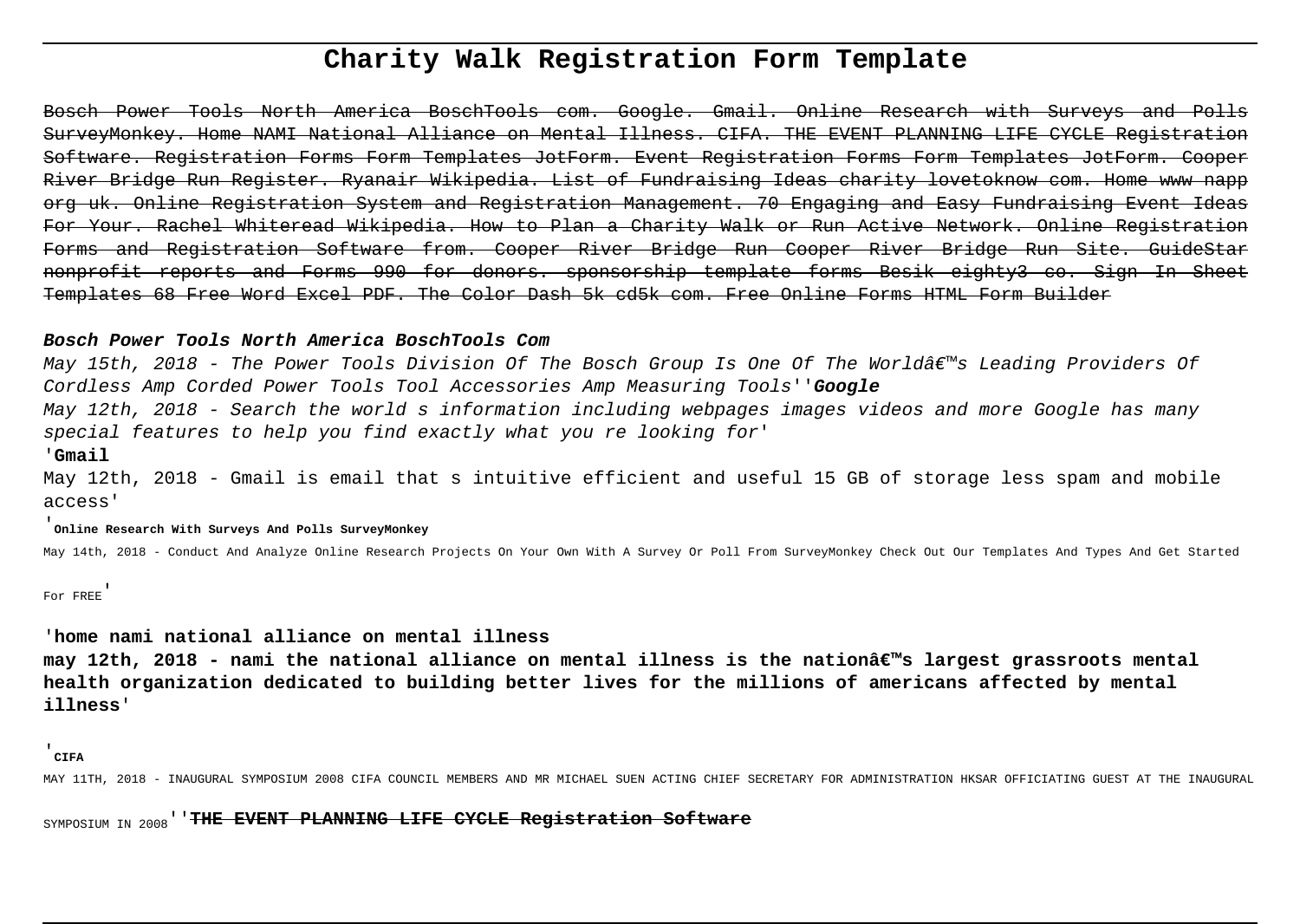May 12th, 2018 - Step 1 Define your event goals and set budgets Step 2 Find a location for your event this will be used to determine your maximum registration number depending on the location capacity'

'**Registration Forms Form Templates JotForm**

May 16th, 2018 – JotForm's Free Registration Forms Are Customizable And Simple To Edit Register Event Guests Students Or Participants In No Time At All <sup>''</sup>**EVENT REGISTRATION FORMS FORM TEMPLATES JOTFORM**

MAY 13TH, 2018 - THROWING A BIG EVENT USE A JOTFORM EVENT REGISTRATION FORM TO INVITE GUESTS AND MANAGE YOUR LIST OF ATTENDEES FORMS ARE CUSTOMIZABLE AND EASY TO EDIT'

#### '**COOPER RIVER BRIDGE RUN REGISTER**

MAY 15TH, 2018 - PRICE DEADLINES PRICES APPLY ONLY TO ONLINE REGISTRATION 35 UNTIL 05 31 18 40 UNTIL 11 15 18 45 UNTIL 01 15 2019 50 UNTIL 02 15 2019 55 UNTIL SOLD OUT'

# '**RYANAIR WIKIPEDIA**

**MAY 12TH, 2018 - RYANAIR WAS FOUNDED IN 1984 AS DANREN ENTERPRISES BY CHRISTOPHER RYAN LIAM LONERGAN OWNER OF IRISH TRAVEL AGENT CLUB TRAVEL AND IRISH BUSINESSMAN TONY RYAN FOUNDER OF GUINNESS PEAT AVIATION**'

#### '**List Of Fundraising Ideas Charity Lovetoknow Com**

May 13th, 2018 - If You Re Responsible For Raising Money For A Nonprofit Organization It S Important To Come Up With A Comprehensive List Of Fundraising Ideas That

Can Help'

#### '**HOME WWW NAPP ORG UK**

# **MAY 12TH, 2018 - NATIONAL ASSOCIATION FOR PATIENT PARTICIPATION PROMOTES AND SUPPORTS PATIENT PARTICIPATION IN PRIMARY CARE**'

#### '**Online Registration System and Registration Management**

May 16th, 2018 - Features Customised Forms Ask any questions you want and pick from a variety of form templates Individual amp Group Registration Offer flexible

## options for any type or size of registration'

# '**70 Engaging and Easy Fundraising Event Ideas For Your**

May 12th, 2018 - Need proven ideas for a successful event Check out these 70 fundraising event ideas that are easily repeatable and will increase donations by 63''**RACHEL WHITEREAD WIKIPEDIA MAY 16TH, 2018 - RACHEL WHITEREAD CBE BORN 20 APRIL 1963 IS AN ENGLISH ARTIST WHO PRIMARILY PRODUCES SCULPTURES WHICH TYPICALLY TAKE THE FORM OF CASTS SHE WAS THE FIRST WOMAN TO WIN THE ANNUAL TURNER PRIZE IN 1993**'